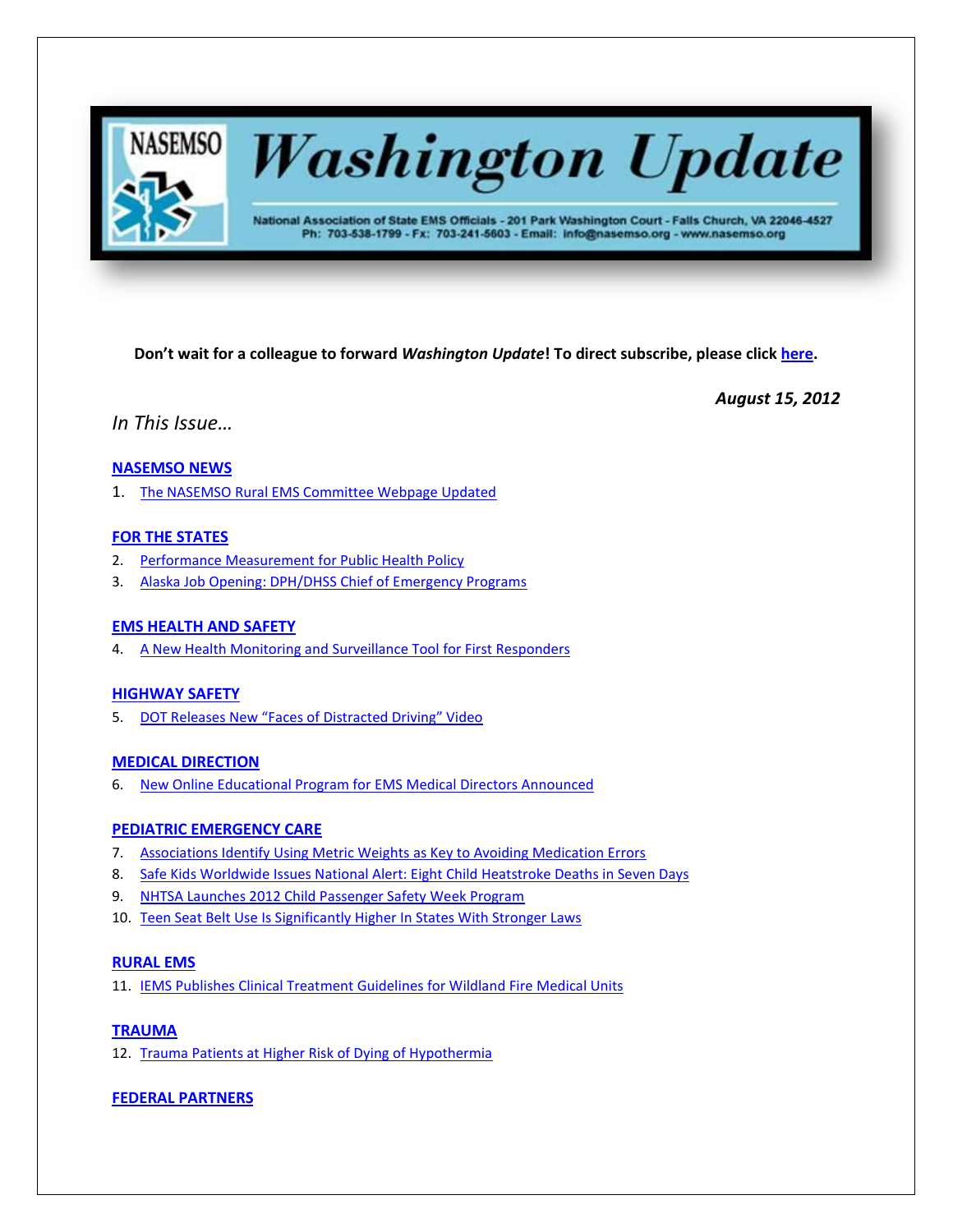- 13. [USFA and OHA Release Operational Templates and Guidance for EMS Mass Care Incident Deployment](#page-3-7)
- 14. [CDC Introduces Disease of the Week Application](#page-3-8)
- 15. [CDC Posts Final Version of Anti-Lobbying Restrictions for Grantees](#page-4-0)

# **[INDUSTRY NEWS](#page-4-1)**

- 16. [West Nile Season Off To An Early Start](#page-4-2)
- 17. [EMSCC Community Paramedic White Paper Released](#page-4-3)

## **[LINKS TO INTERESTING ABSTRACTS OR WEBCASTS](#page-4-4)**

- 18. [Can the National Trauma Triage Protocol Predict which Patients Will Benefit from Helicopter Transport?](#page-4-5)
- 19. [CHSC Releases Research Brief on the Use of Emergency Departments for Routine Care](#page-4-6)

# **UPCOMING EVENTS**

- **\*\*[\\*STATEWIDE EMS CONFERENCES\\*](#page-5-0)\*\***
- **\*\*[\\*National Conferences and Special Meetings\\*](#page-5-1)\*\***

# <span id="page-1-0"></span>**1. The NASEMSO Rural EMS Committee Webpage Updated**

<span id="page-1-1"></span>The webpage for NASEMSO's Rural EMS Committee has been updated. Please click [here](http://www.nasemso.org/Projects/RuralEMS/) to view the new site.

## <span id="page-1-2"></span>**2. Performance Measurement for Public Health Policy**

The American Public Health Policy (APHA) and the [Public Health Foundation](http://www.phf.org/) (PHF) have worked collaboratively to develop this [tool](http://www.apha.org/NR/rdonlyres/2F84DA58-E849-482A-AE80-FEFDCFFE1A20/0/PolicyPerformanceMeasurementTool_FINAL_080112.pdf) to help health departments and their partners assess and improve the performance of their policy activities. While other performance measurement and evaluation guides exist, this is the first tool to focus explicitly on performance measurement for public health policy. The first section of the tool gives a brief overview of the role of health departments in public health policy, followed by an introduction to performance measurement within the context of performance management. It also includes a framework for conceptualizing the goals and activities of policy work in a health department. The second section of the tool consists of tables with examples of activities that a health department might engage in and sample measures and outcomes for these activities. The final section provides three examples of how a health department might apply performance measurement and the sample measures to assess its policy activities. [Download the tool.](http://www.apha.org/NR/rdonlyres/2F84DA58-E849-482A-AE80-FEFDCFFE1A20/0/PolicyPerformanceMeasurementTool_FINAL_080112.pdf) [Download the template,](http://www.apha.org/NR/rdonlyres/715EDD3A-E7C9-4E49-B468-956406AC2C2E/0/PolicyPerformanceMeasurementTemplate.doc) that health departments can fill-in with their own activities and measures. We encourage and welcome your suggestions for improvement and other feedback. Please contact [sondra.dietz@apha.org.](mailto:sondra.dietz@apha.org)

#### <span id="page-1-3"></span>**3. Alaska Job Opening: DPH/DHSS Chief of Emergency Programs**

<span id="page-1-4"></span>The State of Alaska has announced a position opening for the DPH/DHSS Chief of Emergency Programs (EMS, Trauma, & Disaster Preparedness). This position is responsible for leading the Section and oversees the performance of the statewide Preparedness, Emergency Medical Services (EMS) and Trauma programs. The incumbent must demonstrate strong leadership and managerial capacity and ability to be accountable for fiscal and program results. Knowledge of the subsets of the emergency program field (including health care services) is needed to provide professional consultation to program managers responsible for comprehensive emergency program planning and implementation for disaster preparedness, emergency medical services, and trauma system planning. The job opening is poste[d here.](http://notes5.state.ak.us/wa/PostApps.nsf/0/7257844E8F99C50689257A480083C4BB?OpenDocument)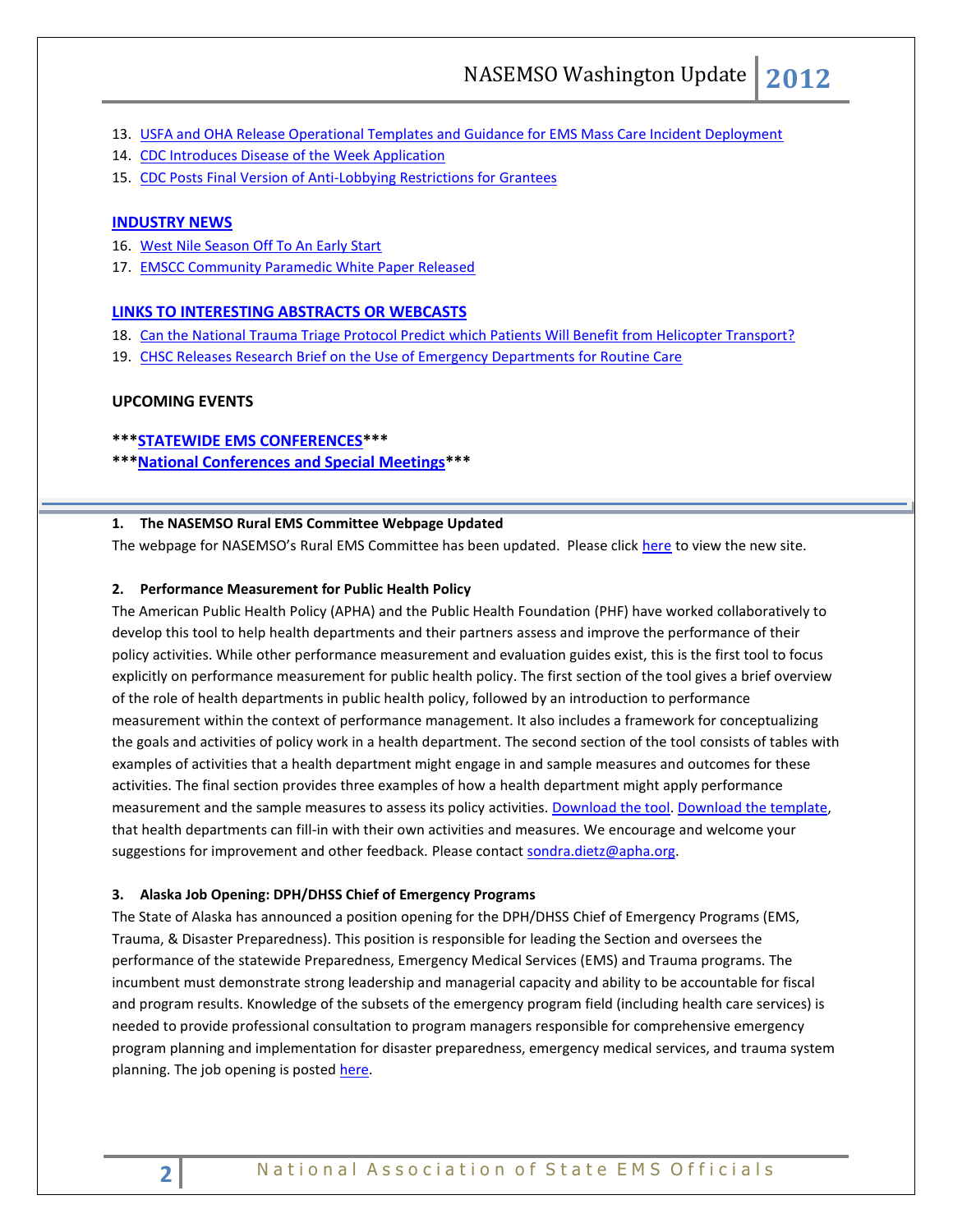## <span id="page-2-0"></span>**4. A New Health Monitoring and Surveillance Tool for First Responders**

Emergency responders have been called to duty over the past decade by an increasing number of natural and man-made disasters. As each large-scale disaster occurred, the importance of how best to ensure the safety and health of professional and volunteer emergency responders before, during and after a disaster has grown. While some guidance had been developed about how best to prepare response workers both before and during deployment, less attention had been placed on assessing responders' health after they complete their deployment. With this in mind, in 2008 NIOSH convened an multidisciplinary public health workgroup to address these concerns. The Emergency Responder Health Monitoring and Surveillance (ERHMS) system was developed in 2011 by this workgroup. It includes both written guidance and epidemiology/surveillance tools as examples of current best practices for protecting response, remediation, and recovery workers and volunteers. For more [information…](http://www.cdc.gov/niosh/enews/enewsV10N4.html#director)

## <span id="page-2-2"></span><span id="page-2-1"></span>**5. DOT Releases New "Faces of Distracted Driving" Video**

U.S. Transportation Secretary Ray LaHood releases the latest video in the U.S. Department of Transportation's (DOT) "Faces of Distracted Driving" series, featuring the story of John T. Gordon from Marion, Ohio. John T. Gordon was a law enforcement officer and father to an 11-year-old boy and a 7-year-old girl. On May 18, 2008, John was riding his motorcycle on Ohio State Route 4 when a young man driving a truck swerved into oncoming traffic. John was struck and died instantly. Records later showed that the driver was using his cell phone at the time of the crash. Clic[k here](http://www.youtube.com/watch?v=dQ-FJqmcxq8&feature=youtu.be) to view the video.

#### <span id="page-2-4"></span><span id="page-2-3"></span>**6. New Online Educational Program for EMS Medical Directors Announced**

The U.S. Fire Administration, in partnership with the DHS Office of Health Affairs and the International Association of Fire Chiefs, announces the availability of a new online educational program for physician medical directors of local fire departments and agencies involved in emergency medical services (EMS) response. This web-based program for current and prospective EMS medical directors provides information in a conveniently accessible format to support key roles in the provision of EMS to communities. For more information...

#### <span id="page-2-6"></span><span id="page-2-5"></span>**7. Associations Identify Using Metric Weights as Key to Avoiding Medication Errors**

Leading physician and medication safety groups endorse Emergency Nurses Association position on weighing pediatric patients in kilograms. Medication errors are among the most common and preventable causes of harm to pediatric patients. Often, these errors are related to incorrect dosing because pediatric medication doses are weight-based, unlike the standard dosing units used for adult patients, and the recommended dosages given in terms of kilograms. But children are still weighed on scales that read in pounds or kilograms. A 2009 study revealed that more than one in four medication errors involving wrong patient weights were due to confusion between pounds and kilograms. Based on this and other evidence related to medication errors, and a significant body of research supporting weighing pediatric patients in kilograms, the Emergency Nurses Association (ENA) has developed and released a position statement supporting this practice. For more information...

#### <span id="page-2-7"></span>**8. Safe Kids Worldwide Issues National Alert: Eight Child Heatstroke Deaths in Seven Days**

Safe Kids Worldwide has issued a national alert regarding heatstroke deaths. The group notes that, "A five-monthold boy from Tennessee was the eighth child to die from heatstroke in a vehicle in the past seven days, bringing this year's total deaths to 23. Safe Kids Worldwide is issuing a **national alert** to stop these heartbreaking and entirely preventable tragedies." For more information...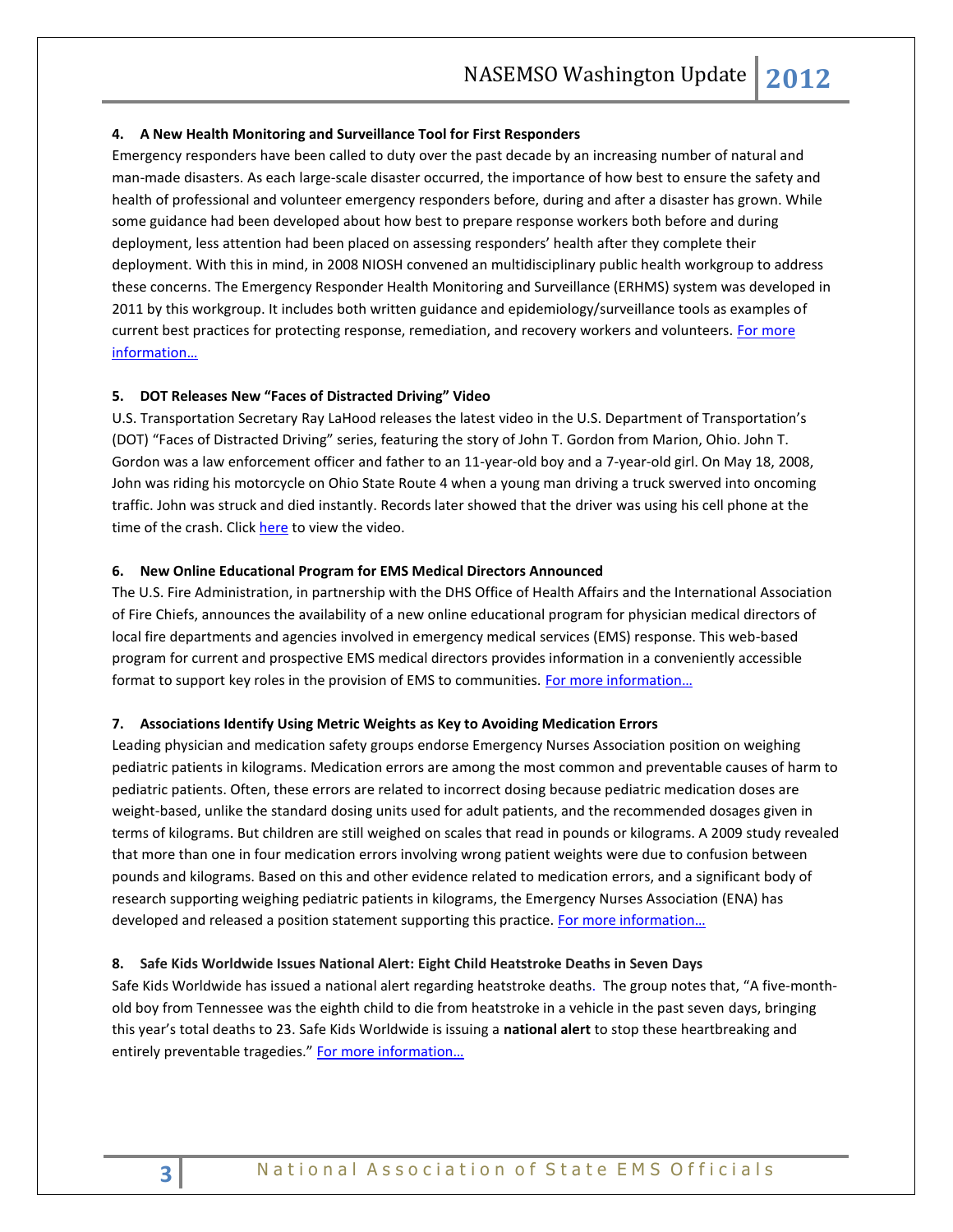## <span id="page-3-0"></span>**9. NHTSA Launches 2012 Child Passenger Safety Week Program**

Marketing and earned‐media materials specially designed for this year's observance of Child Passenger Safety Week, September 16-22, are now available [here.](http://www.trafficsafetymarketing.gov/cpsweek2012) Traffic Safety Marketing, NHTSA's special web-based service, was developed for partners and advocacy organizations to use to alert consumers and local media outlets about their upcoming programs and activities.

# <span id="page-3-1"></span>**10. Teen Seat Belt Use Is Significantly Higher In States With Stronger Laws**

While most teens do buckle up when driving, new research shows that novice teen drivers who live in states with so-called "secondary enforcement" seat belt laws are less likely to use the life-saving devices than those in "primary enforcement" states. The research, conducted by The Children's Hospital of Philadelphia (CHOP) and State Farm®, is published in the *American Journal of Public Health.* The research found seat belt use rates differed as teens moved through the probationary licensing process known as Graduated Driver Licensing (GDL). For more [information…](http://www.teendriversource.org/news/article/42)

## <span id="page-3-3"></span><span id="page-3-2"></span>**11. IEMS Publishes Clinical Treatment Guidelines for Wildland Fire Medical Units**

The Incident Emergency Medical Subcommittee (IEMS) of the National Wildfire Coordinating Group (NWCG) has published *Clinical Treatment Guidelines for Wildland Fire Medical Units*. The necessity of identifying a systematic approach for the care of the sick and injured on wildland fire incidents has expanded over the last 30 years. These Clinical Treatment Guidelines were developed by the IEMS and were reviewed by physicians familiar with the wildland fire environment. Clic[k here](http://www.nasemso.org/Projects/RuralEMS/WildlandFire.asp) to read the memo and review the guidelines. For more information on IEMS, click [here.](http://www.nwcg.gov/branches/pre/rmc/iems/index.html) 

## <span id="page-3-5"></span><span id="page-3-4"></span>**12. Trauma Patients at Higher Risk of Dying of Hypothermia**

Researchers say paramedics can help trauma patients by controlling IV temperature and heating ambulances. People who suffer a traumatic injury are at greater risk of dying from hypothermia, according to a new French study. Hypothermia was defined as a body temperature below 95 degrees Fahrenheit. Risk of death from low body temperature is higher among those with more severe injuries, the researchers found. They cautioned that patients receiving emergency medical services should remain clothed when possible and temperatures of IV fluids and ambulances should be controlled. [For more information…](http://health.usnews.com/health-news/news/articles/2012/08/03/trauma-patients-at-higher-risk-of-dying-of-hypothermia-study)

## <span id="page-3-7"></span><span id="page-3-6"></span>**13. USFA and OHA Release Operational Templates and Guidance for EMS Mass Care Incident Deployment**

The Department of Homeland Security's (DHS) U.S. Fire Administration (USFA), supported by the DHS Office of Health Affairs (OHA) and the National Emergency Medical Services Management Association (NEMSMA), announces the release of a new guide for Emergency Medical Services (EMS) providers: Operational Templates and Guidance for EMS Mass Care Incident Deployment. The guide is intended to provide information to local-level EMS and fire departments on the development and enhancement of the organization and preparedness for mass care incidents, including natural and man-made disasters, large gathering and pandemic events, and other emergencies potentially resulting in large numbers of patients. For more information...

## <span id="page-3-8"></span>**14. CDC Introduces Disease of the Week Application**

CDC has recently updated its iPad application to include a Disease of the Week feature. This new addition will allow users to explore a new topic each week to learn key facts and prevention tips, view images, and videos and take interactive quizzes to test what you've learned. Along with this new feature, the iPad application includes a variety of significant of information including CDC Health articles, CDC Vital Signs, CDC Preventing Chronic Disease Journal, MMWR, and CDC's Public Health Matters blog. Users are also able to connect with CDC's social media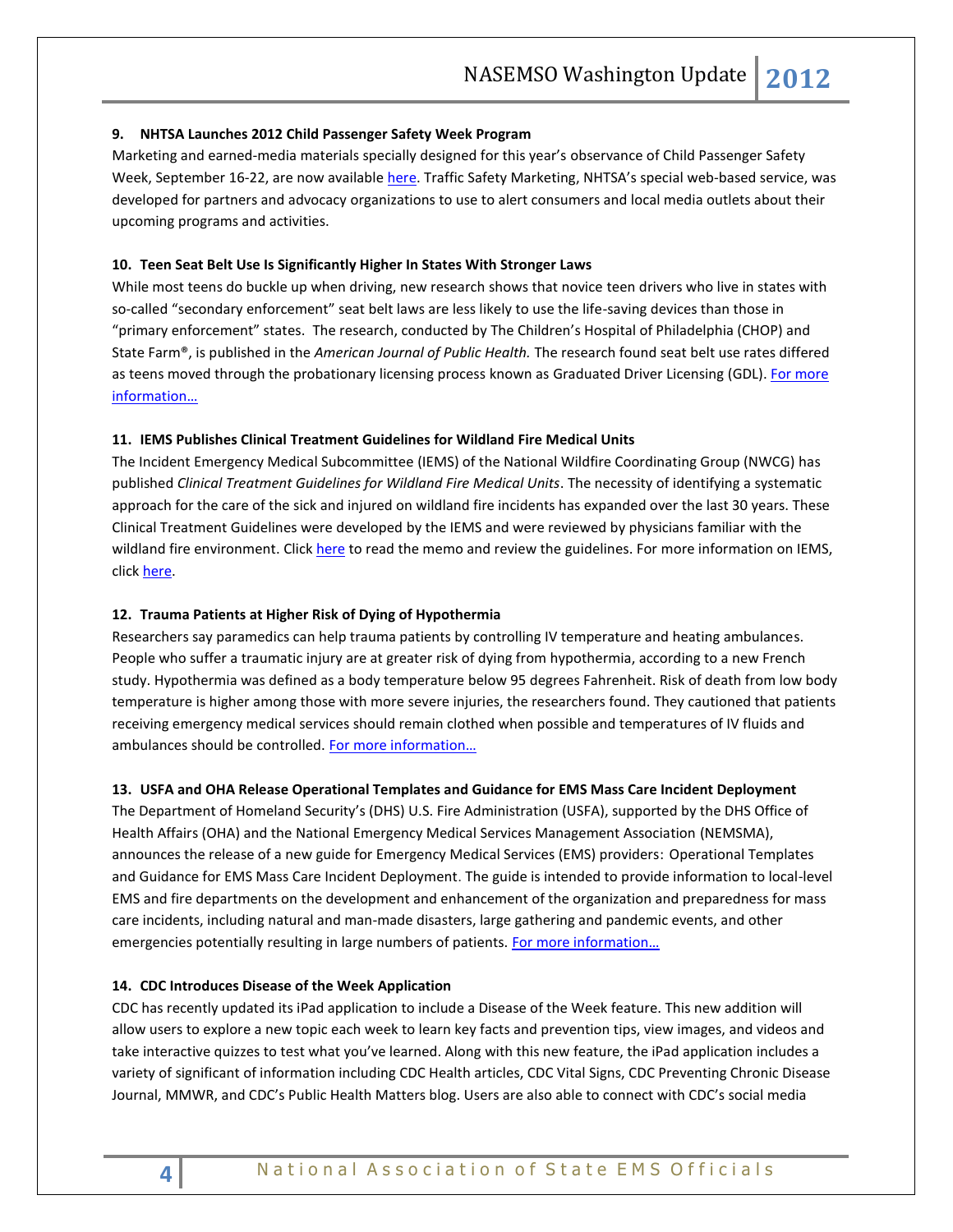channels and listen to the extensive library of podcasts. The iPad application can be downloaded from the *iTunes* [app store.](http://links.govdelivery.com/track?type=click&enid=ZWFzPTEmbWFpbGluZ2lkPTIwMTIwODAxLjk0NjE2NDEmbWVzc2FnZWlkPU1EQi1QUkQtQlVMLTIwMTIwODAxLjk0NjE2NDEmZGF0YWJhc2VpZD0xMDAxJnNlcmlhbD0xNzEwMDMwNSZlbWFpbGlkPWFsdGVyQG5hc2Vtc28ub3JnJnVzZXJpZD1hbHRlckBuYXNlbXNvLm9yZyZmbD0mZXh0cmE9TXVsdGl2YXJpYXRlSWQ9JiYm&&&100&&&http://itunes.apple.com/us/app/cdc/id487847188?ls=1&mt=8)

# <span id="page-4-0"></span>**15. CDC Posts Final Version of Anti-Lobbying Restrictions for Grantees**

The final version of revised anti-lobbying restrictions for CDC grantees is now publicly posted on the CDC website. Click [here](http://www.cdc.gov/od/pgo/funding/grants/Anti-Lobbying_Restrictions_for_CDC_Grantees_July_2012.pdf) to read the document.

#### <span id="page-4-2"></span><span id="page-4-1"></span>**16. West Nile Season Off To An Early Start**

More serious illnesses from West Nile virus have been reported so far this year than any since 2004, health officials said Wednesday. Through the end of July, 241 human cases have been reported in 22 states, including four deaths. Texas, especially around the Dallas area, has seen the bulk of them. Health officials believe the mild winter, early spring and very hot summer have fostered breeding of the mosquitoes that spread the virus to people. Most West Nile infections are reported in August and September, so it's not clear how bad this year will be. But it doesn't look good. Fo[r more information…](http://www.hstoday.us/single-article/cdc-west-nile-season-off-to-an-early-start/fb5e0bc1db73486add7117fbbc2bfa8e.html)

## <span id="page-4-3"></span>**17. EMSCC Community Paramedic White Paper Released**

The Emergency Medical Services Chiefs of Canada have released a white paper: "Community Paramedicine in Canada". The paper concludes that "EMS must pursue innovation and new models of service delivery to meet the community-defined needs. Collaboration of EMS and community organizations, social service agencies, and public safety groups will enable innovative initiatives that have the potential to improve the level of health care within a community." Click [here](https://www.nasemso.org/Projects/RuralEMS/documents/CommunityParamedicineCanada.pdf) to read the paper.

#### <span id="page-4-5"></span><span id="page-4-4"></span>**18. Can the National Trauma Triage Protocol Predict which Patients Will Benefit from Helicopter Transport?**

*The Journal of Trauma and Acute Care Surgery* published a study aimed to assess the role of the National Trauma Triage Protocol (NTTP) in selecting patients that would benefit from helicopter transport (HT). Subjects (n=258,387) transported by HT or ground transport from the scene of injury in 2007 were identified using the National Trauma Databank version 8. Subgroups of patients who met specific triage criteria were evaluated using logistic regression to determine if transport modality was an independent predictor of survival after controlling for demographics, injury severity, prehospital time, and presence of other NTTP triage criteria. Approximately 16% of the subjects were transported by helicopter and 84% were transported by ground. Results indicated HT subjects were more severely injured. Patients who meet certain triage criteria in the field seem to have an independent survival benefit if transported to a trauma center by helicopter. Furthermore, these criteria are highly specific and more reliably predict trauma center need in the HT group. For more information...

#### <span id="page-4-6"></span>**19. CHSC Releases Research Brief on the Use of Emergency Departments for Routine Care**

The research brief, "Dispelling Myths about the Emergency Department Use: Majority of Medicaid Visits Are for Urgent or More Serious Symptoms" published by the Centers for Health Systems Change, addresses misconceptions about emergency department (ED) use. The brief presents data on hospital ED visits from the 2008 National Hospital Ambulatory Medical Care Survey Emergency Department. The authors use both symptoms and diagnoses to examine the composition of ED visits nationally, with the caveat that neither provides the whole story about why a particular patient visited an ED. Additional topics included are: urgent vs. non-urgent ED visits; ED visits by children enrolled in Medicaid vs. those by children enrolled in private health insurance plans; and policy implications. [For more information…](http://hschange.org/CONTENT/1302/)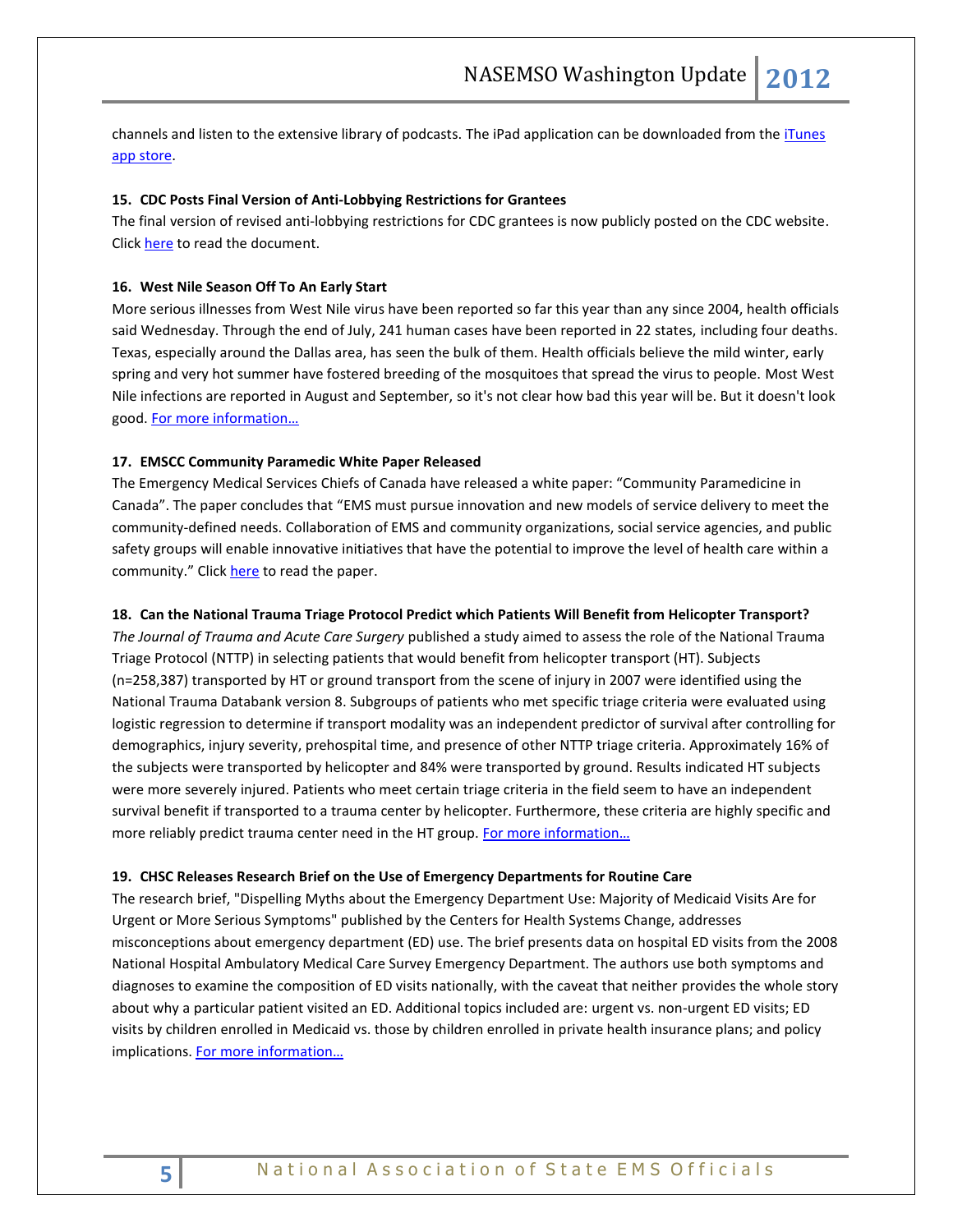# **UPCOMING EVENTS**

## <span id="page-5-0"></span>**\*\*\*STATEWIDE EMS CONFERENCES\*\*\***

New York State EMS Conference-Vital Signs. October 18-21, 2012. Syracuse, NY. [For more information…](http://www.vitalsignsconference.com/)

18<sup>th</sup> Annual Pocono EMS Conference. October 18-21, 2012. Inn at Pocono Manor, Pocono Manor, PA. For [more information…](http://www.poconoemsconference.com/)

New Jersey Statewide Conference on EMS. November 1 -4, 2012. Sheraton, Atlantic City, NJ. For more [information…](http://www.njemsconference.com/)

27<sup>th</sup> Annual Texas EMS Conference. November 9-14, 2012. Austin Convention Center, Austin, Texas. For more [information…](http://www.texasemsconference.com/).

# **\*\*\*National Conferences and Special Meetings\*\*\***

<span id="page-5-1"></span>2012 Transportation Hazards and Security Summit and Peer Exchange. August 20-24, 2012. Irvine, CA. For more [information…](http://www.trb.org/Calendar/Blurbs/166997.aspx)

NAEMSE EMS Level II Instructor Course. August 24-25, 2012. New Brunswick, NJ. For more information...

NAEMSE EMS Instructor Course. September 7-9, 2012. Vancover, WA. [For more information…](http://www.naemse.org/instructor-course/)

AHRQ Annual Conference. September 9-11, 2012. Bethesda North Marriott Hotel & Conference Center, Bethesda, MD.[For more information…](http://meetings.capconcorp.com/ahrq/)

ENA Annual Meeting. September 11-15, 2012. San Diego Convention Center, San Diego, CA[.For more](http://www.ena.org/coursesandeducation/conferences/Pages/Default.aspx)  [information…](http://www.ena.org/coursesandeducation/conferences/Pages/Default.aspx)

Emergency Cardiovascular Care Update. September 11-15, 2012. Rosen Shingle Creek, Orlando, FL[.For more](http://www.eccu2012.com/)  [information…](http://www.eccu2012.com/)

NAEMSE EMS Level II Instructor Course. September 14-15, 2012. Macon, GA. For more information...

NASEMSO Annual Meeting. September 24-28, 2012. The Grove Hotel, Boise, ID. [For more information…](http://www.nasemso.org/Meetings/Annual/AnnualMeeting2012.asp)

\*The Council of Ambulance Authorities (CAA) 2012 Conference. October 3-4, 2012. Wrest Point Hobart, Tasmania, Australia. [For more information…](http://caa.net.au/en/)

ACEP Scientific Assembly. October 8-11, 2012. Denver, CO. For more information...

The AAP National Conference & Exhibition (AAP Experience). October 20-23, 2012. Ernest N. Morial Convention Center, New Orleans. No matter your role in medicine, you belong at the world's largest pediatric conference. For [more information…](http://www.aapexperience.org/)

Air Medical Transport Conference. October 22-24, 2012. Seattle, WA. For more information...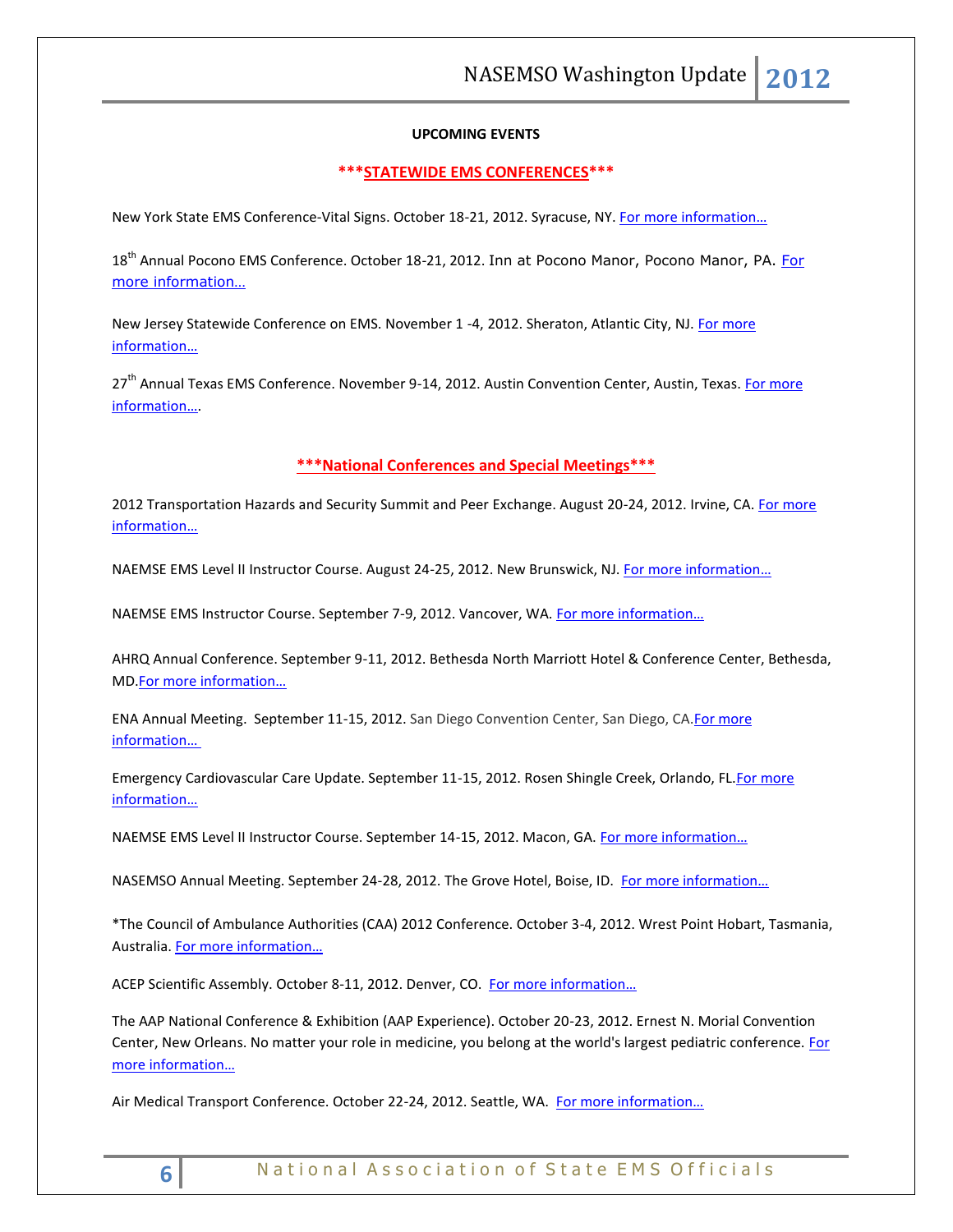\*15th Annual Trauma Center Association of America Trauma Conference and Annual Meeting. October 23-26, 2012. The Mills House, Charleston, SC. For more information...

\*2012 International Association of Emergency Medical Services Chiefs (IAEMSC) Annual EMS Leadership Summit. October 26-29, 2012. Capital Hilton, Washington, DC. [For more information…](http://www.iaemsc.org/conference.html)

APHA 140th Annual Meeting and Exposition. October 27-31, 2012. Moscone Convention Center West, San Francisco, CA. [For more information…](http://www.apha.org/meetings/AnnualMeeting/)

3<sup>rd</sup> Annual Trauma Quality Improvement Program (TQIP) Scientific Meeting and Training. October 28–30, 2012. Sheraton Philadelphia Downtown, Philadelphia, PA.[For more information…](http://www.facs.org/trauma/ntdb/tqip-meeting.html)

EMSWorld Expo. October 29-November 2, 2012. Ernest N. Morial Convention Center, New Orleans, LA[.For more](http://emsworldexpo.com/)  [information…](http://emsworldexpo.com/)

1<sup>st</sup> Annual World Trauma Symposium. November 1, 2012. Ernest N. Morial Convention Center, New Orleans, LA.[For more information…](http://www.worldtraumasymposium.com/)

21<sup>st</sup> Annual NNAEMSA Education Conference. November 5-9, 2012. Golden Nugget, Las Vegas, NV. For more [information…](http://www.nnaemsa.org/)

30<sup>th</sup> Annual International Trauma Conference. November 8-11, 2012. Hilton at the Walt Disney World Resort, FL. [For more information…](http://www.itrauma.org/conference/)

See more EMS Events on NASEMSO's web site at <http://www.nasemso.org/Resources/Calendar/index.asp>

# **NASEMSO Staff Contacts**

Elizabeth B. Armstrong, CAE, MAM / Executive VP (703) 538-1799 ext. 8 - [armstrong@nasemso.org](mailto:armstrong@nasemso.org)

Dia Gainor/Executive Director (703) 538-1799 ext. 7 Email: [Dia@nasemso.org](mailto:Dia@nasemso.org)

Sharon Kelly / Executive Assistant (703) 538-1799 ext. 2 - [kelly@nasemso.org](mailto:kelly@nasemso.org)

Kathy Robinson / Program Manager (703) 538-1799 ext. 4 – [robinson@nasemso.org](mailto:robinson@nasemso.org) Kevin McGinnis/Program Manager (571) 749-7217 – Email: [mcginnis@nasemso.org](mailto:mcginnis@nasemso.org)

Leslee Stein-Spencer/Program Manager Email: [Stein-Spencer@nasemso.org](mailto:Stein-Spencer@nasemso.org)

Mary Hedges/Program Manager Email: [Hedges@nasemso.org](mailto:Hedges@nasemso.org)

Rachael Alter/Program Manager Email: [alter@nasemso.org](mailto:alter@nasemso.org)

Karen Thompson / Web Site Content Manager (828) 693-5045 – Email: [thompson@nasemso.org](mailto:thompson@nasemso.org)